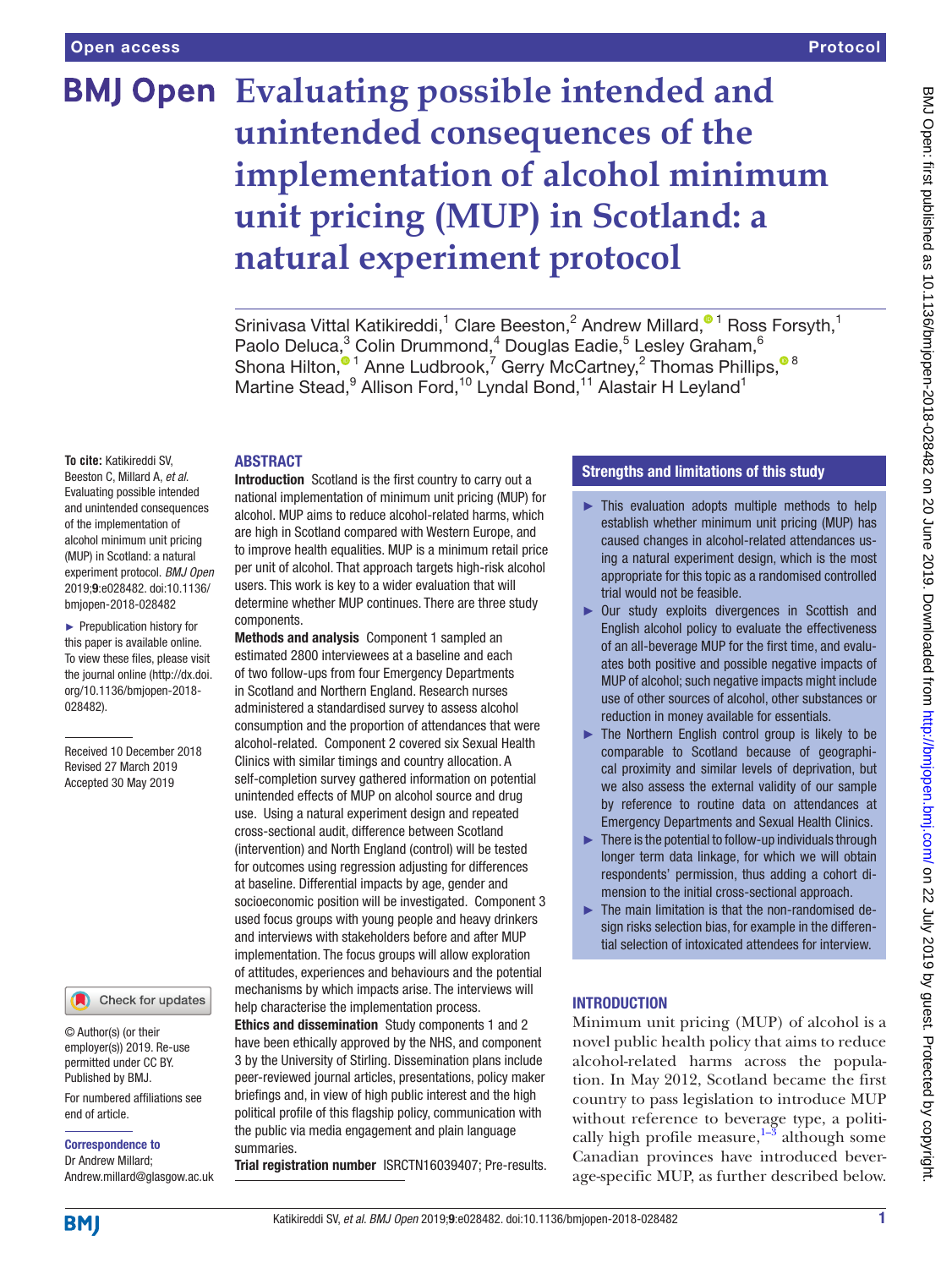This paper describes the protocol for three associated studies that collect primary data to evaluate the impact of the policy in Scotland. After delays following legal challenges,  $4\frac{1}{2}$  MUP legislation was implemented in May 2018 but it is due to cease in 6years unless shown to be effective, under a 'sunset clause'. These studies are a key part of the evaluation planned by NHS Health Scotland, which will report to Scottish Ministers and the Scottish Parliament. The evaluation includes analyses by others of routinely collected administrative data.<sup>[6](#page-8-2)</sup>

The overall aim of the study is to investigate the impacts of MUP on acute and chronic health harms (including by deprivation and gender and age subgroups). The study will also determine the extent to which specific unintended consequences occur. The evidence will be a key input to the decision whether the policy will continue.

Alcohol consumption is a major determinant of population health globally,<sup>[7](#page-8-3)</sup> and the level of alcohol-related harm in Scotland is high compared with the rest of Western Europe.<sup>[8](#page-8-4)</sup> Alcohol is associated with over 200 medical conditions including an increased risk of liver disease, heart disease, unintended pregnancy, sexually transmitted infections, some cancers and some injuries.<sup>9-14</sup> Its impact extends beyond the individual, with adverse effects on families, communities and the wider economy.<sup>[15 16](#page-8-6)</sup> Furthermore, alcohol is known to be a major contributor to socioeconomic inequalities in health in the UK and elsewhere.<sup>17-20</sup> From a public health perspective, alcohol therefore has considerable potential as a modifiable risk factor to be addressed to help reduce health inequalities. $21-23$ 

A consistent body of international evidence demonstrates a negative relationship between price, consumption and alcohol-related harms. $^{24-28}$  The WHO has identified changing the price of alcohol, and controls on promotion and availability, as key methods for addressing alcohol-related health harms.<sup>29–31</sup> Across much of the world, the best established mechanism for influencing price has been taxation through alcohol duty, although in many countries, including the UK, the primary purpose is revenue-raising for central government rather than achieving public health goals. $32$  As a result of this secondary consideration of public health, alcohol duty may be poorly designed to address alcohol-related harms since duty typically varies by product in a manner not consistent with the associated harms arising from the product's consumption. At the time of writing tax on a litre of 7.5% alcohol by volume (ABV) cider is 40 pence, on a litre of wine of the same strength tax would be 289 pence.<sup>[33](#page-8-12)</sup>

A potentially complementary approach to increasing alcohol duty is the introduction of a floor price, such as MUP, below which alcohol should not be retailed.<sup>3435</sup> MUP sets a minimum price per UK unit (8 gm) of pure alcohol. Epidemiological studies have found that drinkers at the greatest risk of harm tend to consume the cheapest (per unit) alcohol, thereby providing evidence that MUP may better target harmful drinkers in comparison to alcohol duty[.36 37](#page-9-1) Econometric modelling studies suggest that

MUP will result in a greater reduction in health harms compared with an equivalent rise in taxation under the UK's current system of calculating alcohol duty.<sup>21</sup> <sup>22</sup> <sup>38-40</sup> In addition, setting a floor price minimises the potential for 'trading down' to cheaper drinks, given that alcoholic drinks below the floor price would no longer be legally available. This is particularly relevant since previously retailers have opted not to pass on alcohol duty increases to consumers, as indicated by the existence of below-cost products.[41](#page-9-2)

Comparable interventions to MUP have been introduced elsewhere. The best known example is in Canada, where some Canadian provinces introduced a minimum price for selling specific beverages (also referred to as 'reference pricing') within the context of government-op-erated monopolies.<sup>[42 43](#page-9-3)</sup> While some authors refer to these interventions as 'minimum pricing', the nature of this policy differs in some aspects from 'MUP' as planned in Scotland.<sup>3544</sup> In contrast to MUP which applies a uniform minimum price per unit across all beverage types, reference pricing imposes differing minimum prices that are determined by both alcohol strength and drink type. In addition, MUP in Scotland was introduced into a competitive alcohol market at a national level, in contrast to the locally applied government-owned monopolies in which reference pricing has been introduced. Important benefits of reference pricing in Canada have been demonstrated, with reductions in alcohol consumption, alcohol-attributable hospital admissions and crime observed.[45–50](#page-9-4) However, a study focusing on Emergency Department (ED) visits found no reduction in overall visits for alcohol-related injuries, although alcohol-related motor vehicle injuries did fall. $51$  Other broadly comparable pricing interventions, such as the abolition of cheap vodka within communist Russia, have similarly been asso-ciated with reductions in alcohol-related mortality.<sup>[52](#page-9-6)</sup>

In Scotland, qualitative research has investigated the policy process through which MUP developed, including assessing the role of commercial interests, and seeking to identify transferable lessons for public health advocacy.<sup>354453-57</sup> The influence of econometric modelling has been specifically investigated.<sup>58</sup> 59The dominant media discourses and the roles of different policy stakeholders in articulating arguments to the public have been explored using content analysis of newspaper reporting and trends in newspaper coverage have been tracked over time.<sup>60-63</sup> The views of the public and heavy drinkers around MUP have also been investigated. $64-67$  There remained a need to investigate the views of policy stakeholders, the public and heavy drinkers about MUP as implemented.

Empirical research gathering primary data specifically focused on MUP in Scotland remains limited. The introduction of MUP provides a unique opportunity to use a natural experiment to evaluate public health policy, and provide new real-world evidence on the effectiveness of MUP, where most evidence to date has been from modelling studies. $68\frac{69}{9}$  A broad programme of research is being co-ordinated by NHS Health Scotland, which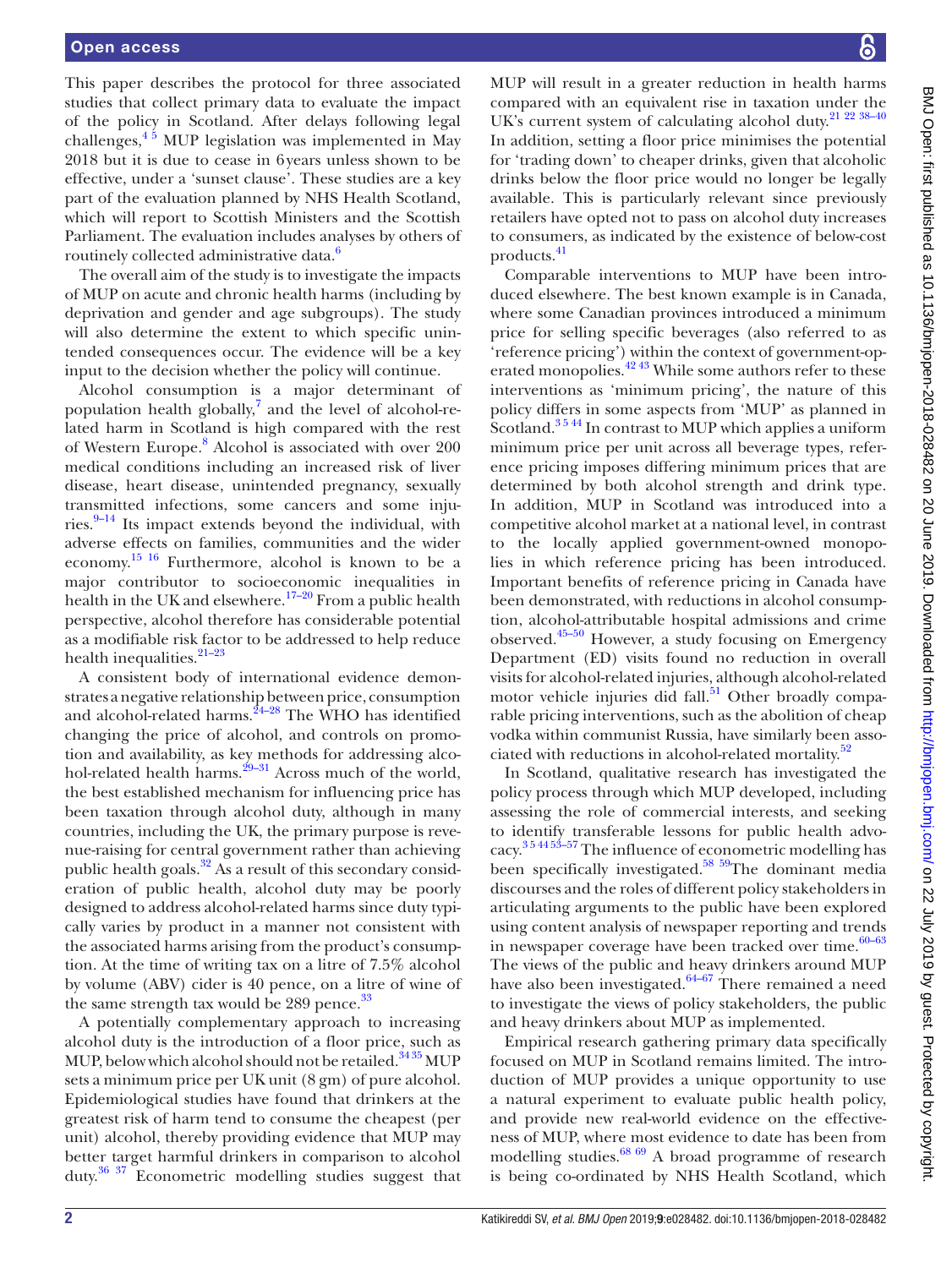will report to Scottish Ministers and the Scottish Parliament between five and 6years after the start of the policy. This programme includes analyses of administrative data and alcohol sales data. $\frac{70}{2}$  The protocol described here complements the NHS-led work and has been funded by the National Institute for Health Research Public Health Research programme to collect primary data in three associated studies.

Much of the burden of alcohol-related harm, especially among young people, arises from acute harm following high episodic consumption ('binge drinking'). These harms are of particular interest to policymakers as they may be associated with social disorder and violence. That in turn provides one justification for MUP, although the case for MUP legislation in Scotland was fought (and won) on public health benefits. Comprehensive diagnostic data on ED alcohol-related attendances that do not result in admission are currently not adequately captured in administrative health data within the UK, so require primary research.

Our work focuses on both intended and possible unintended consequences of the intervention.<sup>71</sup> A number of potential risks arising from the introduction of MUP have been identified by policymakers, the alcohol industry and public health professionals.<sup>[54](#page-9-13)</sup>

- 1. Consumers may switch to alternative sources of alcohol not subject to MUP so that the price paid does not increase. Such sources include both legal sources: internet sales from outside Scotland, legitimate cross-border purchase for own use and home fermentation and illegal sources (counterfeit and unlicensed sale of smuggled or stolen alcohol).
- 2. Increased alcohol-related harm could occur through substitution (eg, to illicitly produced or industrial alcohol associated with greater toxicity) or changed drinking patterns (eg, moving from regular drinking to binge drinking).
- 3. Displacement effects with reductions in alcohol-related harms potentially accompanied by increases in harms related to other substance use.
- 4. MUP could unfairly penalise deprived populations less able to absorb the additional financial cost and this may adversely affect access to essentials such as food and fuel.
- 5. MUP may have unintended effects on harmful drinkers who cannot reduce their consumption.
- 6. There may be adverse economic impacts on the Scottish alcohol industry retailers and/or manufacturers.

The ED and Sexual Health Clinics (SHC) studies described in this protocol will address the first four of these potential risks, although analysis of existing datasets by NHS Health Scotland will further address the potential impact on access to essential goods. A study has been commissioned from the University of Sheffield by NHS Health Scotland to assess the effects on harmful drinkers. The possible adverse economic impact on the Scottish alcohol industry will not be addressed by our project but will be monitored by the Scottish Government through the

Monitoring and Evaluating Scotland's Alcohol Strategy (MESAS) studies managed by NHS Health Scotland.

It was not possible to collect sufficiently valid consumption data in the ED setting to assess alcohol consumption levels based on consumption owing to interview time constraints. Instead, we defined hazardous, harmful and dependent alcohol consumption using scores from the Fast Alcohol Screening Test (FAST).<sup>72</sup> The use of FAST to identify alcohol misuse (ie, hazardous, harmful and dependent alcohol consumption) has been supported by national guidelines for the prevention of harmful drinking.<sup>73</sup> Derived from the AUDIT<sup>[74](#page-9-16)</sup> the four item FAST was specifically developed and validated within ED as it is quick to administer and less disruptive in the busy ED setting[.72 75](#page-9-14) The FAST has been found to be the most sensitive and accurate short alcohol screening tool commonly administered to identify alcohol misuse in adults attending  $ED.^{7677}$  and has been used in a number of clinical studies.<sup>[78 79](#page-9-18)</sup> A score of ≥3 on the FAST indicates hazardous drinking. We are undertaking a parallel examination of The FAST screening tool to further discriminate alcohol use disorders in ED attendees. In our study MUP is theorised to reduce alcohol misuse (hazardous, harmful and dependent alcohol consumption), so reducing both acute and chronic alcohol-related harm, and therefore the numbers of alcohol-related attendances at both EDs and at SHCs. Hazardous drinkers are expected to be more likely than harmful or dependent drinkers to present with acute harms (such as injuries and assaults), while harmful/dependent drinkers are likely to present with both acute conditions and acute consequences of chronic conditions (such as pancreatitis and gastritis). Therefore there may be an early impact on ED attendances relating to chronic as well as acute alcohol-related conditions.

# Research questions

The more specific research questions and objectives are summarised in [table](#page-3-0) 1, with the contribution of each of the three study components stated.

Another separately funded study is focusing on the impacts on people with alcohol dependence, including high rates of homelessness specifically. We therefore do not target this group for our qualitative work.

At the time of revising this paper for referees' comments, all data have been collected for all three components and analysis will shortly commence.

#### Methods and analysis

# Component 1: audit of alcohol-related attendances at EDs Study design

This component is designed to quantify changes in alcohol-related attendances at ED settings as a result of MUP. The FAST is used to identify alcohol misuse in the ED. The component focuses on answering research aim (RA)1, namely: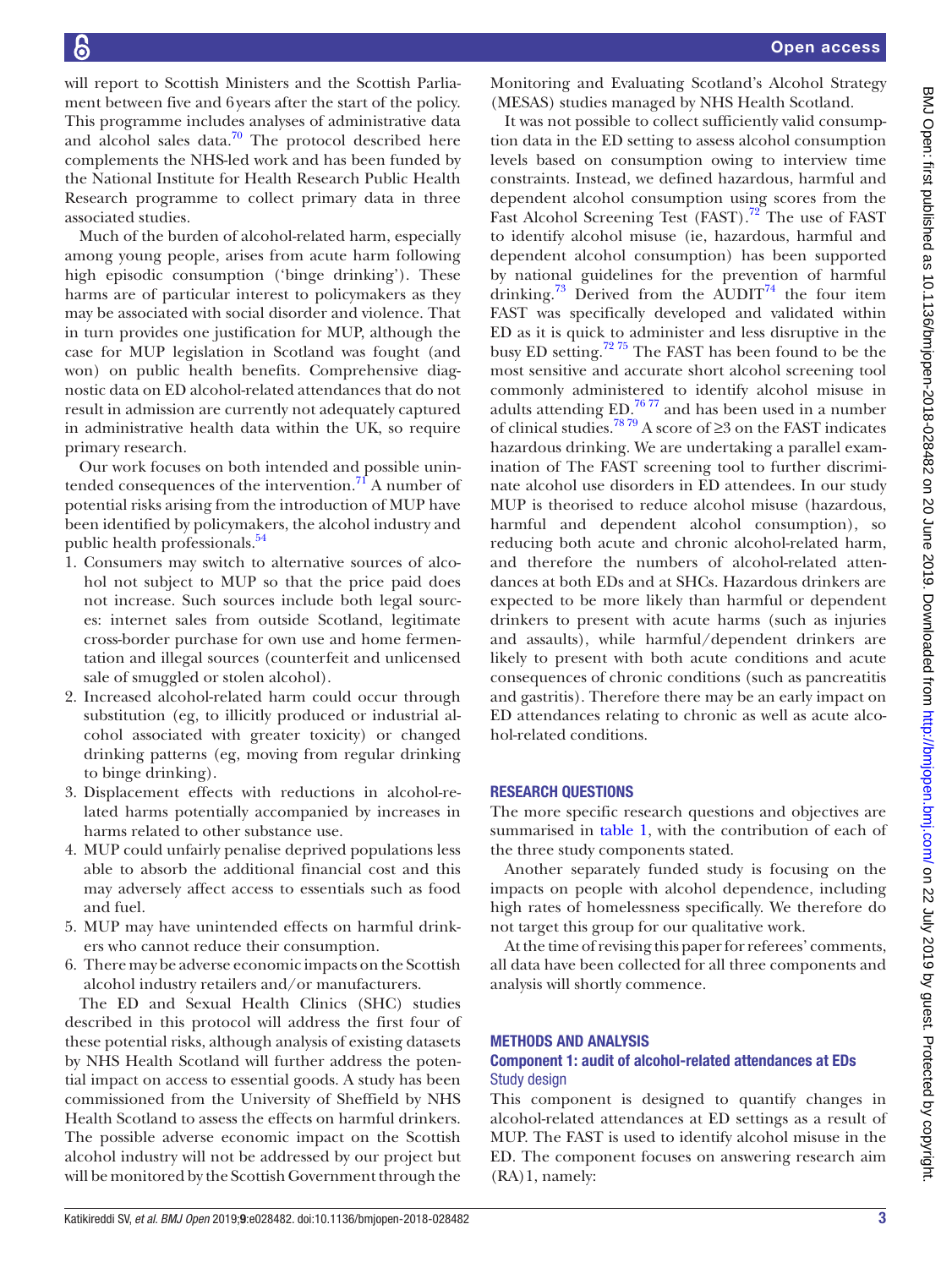<span id="page-3-0"></span>

| <b>Open access</b>                                                                                                                                                                                      |                                                                                                                                                                                             |
|---------------------------------------------------------------------------------------------------------------------------------------------------------------------------------------------------------|---------------------------------------------------------------------------------------------------------------------------------------------------------------------------------------------|
| Research aims and study components<br>Table 1                                                                                                                                                           |                                                                                                                                                                                             |
| <b>Research aims (RAs)</b>                                                                                                                                                                              | <b>Study components (C)</b>                                                                                                                                                                 |
| RA1: To determine the impact of MUP on alcohol-related<br>harms and drinking patterns for the overall population and by<br>subgroups of interest (age, sex and socioeconomic position).                 | ED study of alcohol-related attendances (C1);<br>Survey of alcohol-related behaviours (consumption patterns,<br>alcohol spend, source of alcohol, move to other substances) in<br>SHCs (C2) |
| RA2: To determine the impact of MUP on non-alcohol<br>substance use, and other unintended impacts, for the overall<br>population and by subgroups of interest (age, sex and<br>socioeconomic position). | Survey of alcohol-related behaviours in SHCs (C2);<br>Qualitative focus group study and stakeholders (C3)                                                                                   |
| RA3: To describe changes in experiences and norms towards                                                                                                                                               | Qualitative focus groups with young people/heavy drinkers                                                                                                                                   |

ED, Emergency Department; MUP, minimum unit pricing; SHC, Sexual Health Clinics.

1. What are the impacts of MUP for alcohol on alcohol-related harms and drinking patterns (using the FAST) for ED attendees and by subgroups of interest (age, sex and deprivation)?

MUP and alcohol use following the introduction of MUP by subgroups of interest (age, sex and socioeconomic position).

- 2. Does the effect of MUP vary dependent on the type of alcohol-related harm:
	- a. Acute alcohol-related harms vs chronic alcohol-related harms?
	- b. Broad diagnostic groups (based on coding systems used in EDs?
- 3. Does MUP affect alcohol consumption (on the basis of the  $FAST<sup>72</sup>$  $FAST<sup>72</sup>$  $FAST<sup>72</sup>$  score and alcohol misuse over the reporting period among people attending EDs (FAST  $\geq 3$ )?
- 4. Does the MUP intervention effect size (assessed on a variety of measures including FAST) vary at the second and third time points?

Lower level outcomes are set out in the Data collection section. To answer RA1, a natural experiment design employing a repeated cross-sectional audit of all alcohol-related attendances at EDs in two Scottish hospitals and two North of England comparator hospitals at three time points was most appropriate to assess causality. A Randomised Controlled Trial was not feasible. The study methods and tools were based on previous studies used to quantify the national prevalence of alcohol-related attendances in EDs in England<sup>79</sup> and informed by the experience of the Scottish ED Alcohol Audit, carried out across 15–20 hospitals throughout mainland Scotland between October 2005 and June 2007.<sup>[80](#page-9-20)</sup>

#### Study population

People aged 16 years and over attending EDs during data collection periods were approached. The study monitored, but excluded from interview:

- ► those acutely physically or mentally ill such that informed consent or full participation was impossible to obtain (including gross intoxication),
- ► those with whom it was impossible to adequately communicate (eg, patients unable to speak English despite the use of an interpreter where available), and

► those who left the department before an approach was made or who were deemed by the research nurses as too threatening to approach.

and interviews with stakeholders from public services (C3)

Reasons for not approaching were recorded to address potential selection bias.

#### Data collection

Baseline data collection took place in February 2018 prior to the implementation of MUP on 1st May 2018. The second and third waves of data collection took place approximately 8 and 12 months post baseline and 5 and 9months post implementation, with care taken to avoid the inclusion of specific events that are expected to be associated with increased or decreased alcohol consumption, for example local holidays were checked to avoid differences between groups. Each wave collected data over 3weeks, and to maximise collection of both alcohol-related attendances and alcohol misuse, data collection occurred from 20:00 to 03:30 from Thursday to Sunday (ie, 30hours per week during this time period) and 09:00 to 16:30 from Monday to Wednesday (ie, 22.5hours per week during this time period).

During study data collection periods, patients were approached by a research nurse to seek permission to complete a short face-to-face interview. All eligible patients were approached, informed consent obtained and a face-to-face interview based on a previously used patient questionnaire was administered electronically using a tablet (iPad).<sup>78</sup> An ED attendance database was maintained for all attendances during data collection periods to allow monitoring of patient recruitment.

The interview collected details on the following:

- ► basic demographic information (age; gender; ethnicity; marital, employment and housing status (including unstable housing status such as no fixed abode and hostel accommodation); postcode sector);
- ► attendance details (date and time, triage category, time and date of incident);
- ► how much alcohol was consumed in the past 24hours;
- ► date, time and place of last drink;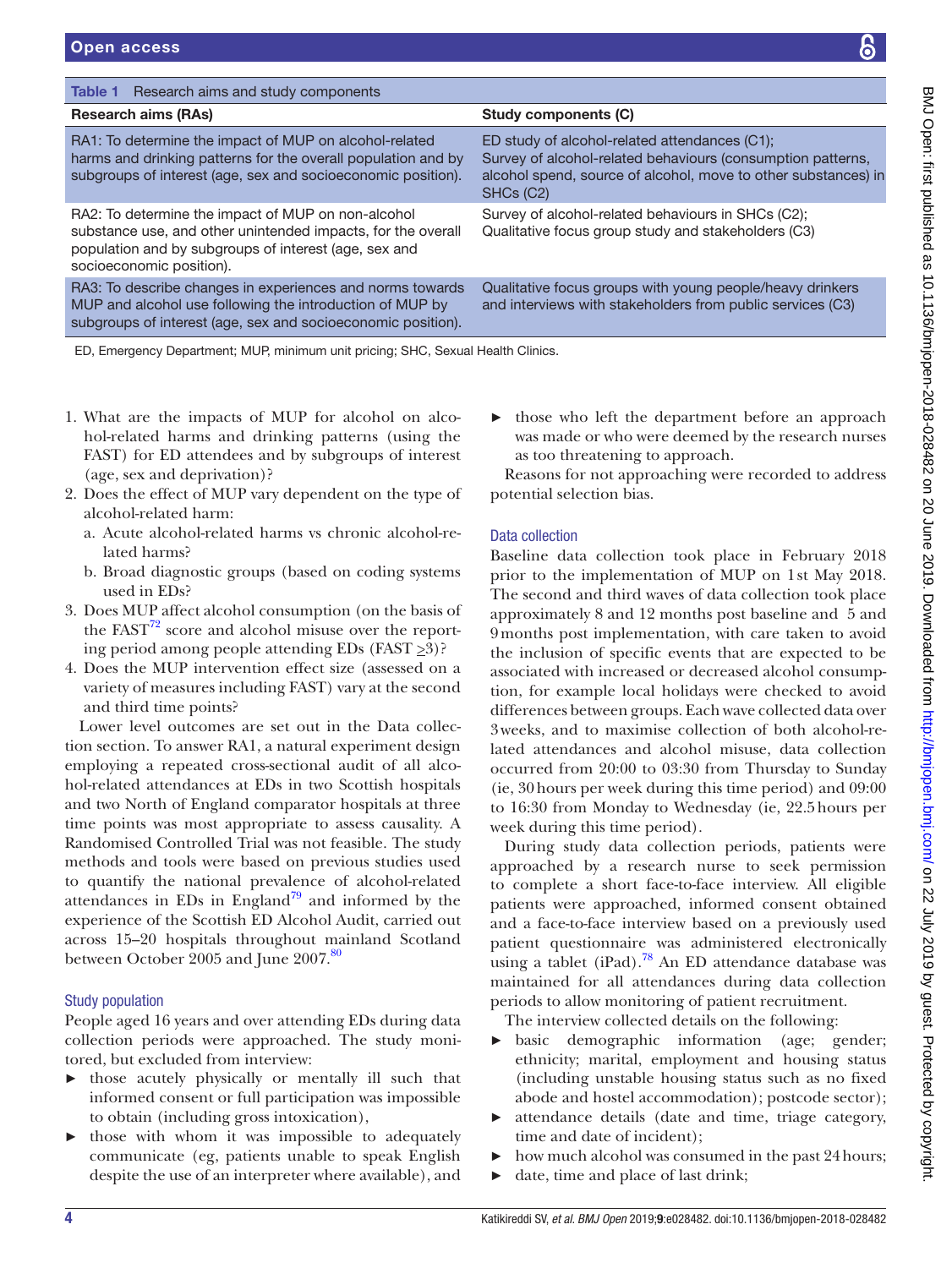BMJ Open: first published as 10.1136/bmjopen-2018-028482 on 20 June 2019. Downloaded from http://bmjopen.bmj.com/ on 22 July 2019 by guest. Protected by copyright BMJ Open: first published as 10.1136/bmjopen-2019-028482 on 20 June 2019. Downloaded from <http://bmjopen.bmj.com/> an 22 July 2019 opest. Protected by copyright.

- ► the largest number of drinks on any 1day in the previous week;
- self-reported reason for attendance, such as assault, collapse etc;
- ► alcohol misuse in the past year (as assessed by the  $FAST$ <sup>72</sup> and
- whether alcohol consumption changed over the previous 12 months.

In addition we asked whether interviewees thought their current ED attendance was related to their or someone else's drinking, and how many times they had attended any ED in the previous 12 months.

A note was made of the hospital unique identifier for the attendance if participants agreed to link their research interview data to their ED data. Research staff retrieved additional data from patient records on full postcode, triage category, discharge status and diagnoses at discharge (coded by International Classification of Diseases (ICD)-10 or other ED coding systems in use locally). The consent procedure asked participants for separate permissions both for this and for data linkage to facilitate longitudinal follow-up. Additionally, aggregated data on age group, sex and diagnosis were sought for all attendees in the study time periods in order to allow an assessment of the representativeness of the interviewee sample.

# Socioeconomic position and inequalities

Analysis by deprivation, age and sex will be undertaken to determine if the impact of MUP on alcohol-related attendances at EDs is differentially patterned. Assessment of alcohol-related attendances within the ED setting provides a broad range of deprivation, age, sex and drinking status categories. It therefore not only provides information on an important primary health outcome but also allows adequate investigation of the intervention's impact on important subgroups.

#### Outcome measures

The primary outcome will be the proportion of attendances that are alcohol-related, using a composite measure which defined the attendance as alcohol-related if any one (or more) of the following was true:

- ► patient self-reports attendance is alcohol-related;
- patient reports alcohol consumption in past 24 hours  $\geq$ 8 units in men,  $\geq$ 6 units in women; or
- ► patient not approached or interview terminated because too intoxicated with alcohol. Secondary outcomes will be:
- ► the absolute number and proportion of alcohol-related attendances;
- $\blacktriangleright$  alcohol misuse defined by the FAST score  $\geq$ 3;
- ► mean FAST score by age, gender and deprivation;
- ► prevalence of binge drinking in the past week, and
- self-reported reason for attendance. Outcomes will be compared between intervention and

control areas, adjusted for baseline attendances.

# Power calculation

Based on the experience of the 24hours audit of EDs in England, $\frac{79}{2}$  and assuming that we would be able to recruit 50% of eligible ED attendees, we anticipated that the four sites (two Scotland, two England) would result in 940 recruits per week. Recruiting over 3weeks pre-implementation and post-implementation—giving a total sample size of 5640 for the baseline and any one subsequent wave—would mean that we would be highly powered ( $>80\%$ ) to detect an effect size of  $\pm 5\%$  in the proportion of alcohol-related attendances from an estimated 30% with 95% significance. We have used a base rate of 30% informed by the 24hours audit of EDs in England<sup>79</sup> and assumed a 5% decrease would be of public health importance and may be expected based on current evidence.<sup>79</sup> For subgroup analyses, we would have good power (>80%) to detect an effect size of 0.23 on the FAST score among those from the most deprived quintile (estimated to be 25% of attendances) and an effect size of 0.27 among those aged 18–24years (estimated to be 15% of attendances).

# Statistical analysis

We will test for differences in the outcomes between the intervention and control groups using a regression model with ED included as a fixed effect, and with individuals nested within the ED of their attendance, before and after adjustment for relevant covariates including baseline levels of alcohol-related attendance, age, gender, deprivation quintile and disease diagnostic categories. We will also attempt to determine the nature of the effect more precisely in terms of whether there is a dose-response effect according to the time since MUP was implemented (through a test of the significance of an interaction between time and intervention). We will test for interactions of the intervention with defined important covariates (including baseline levels of alcohol-related attendance, age, gender, deprivation quintile and disease diagnostic categories) to investigate the possibility of differential intervention effects and will subsequently stratify the analyses if indicated.

# Ethical arrangements

Trained nurse researchers approached and interviewed participants in order to ensure informed consent was obtained from study participants. The research team has considerable expertise with appropriately considering ethical issues in studies with similar methodology previ-ously.<sup>[79 80](#page-9-19)</sup> We followed standard procedures for obtaining informed consent. Participants received information on local alcohol services and national advice telephone lines in the participant information leaflet.

# Component 2: survey of alcohol-related behaviours in sexual health services

Young adults and high-risk alcohol users are under-represented in national surveys. SHCs were selected as the setting for data collection to provide adequate inclusion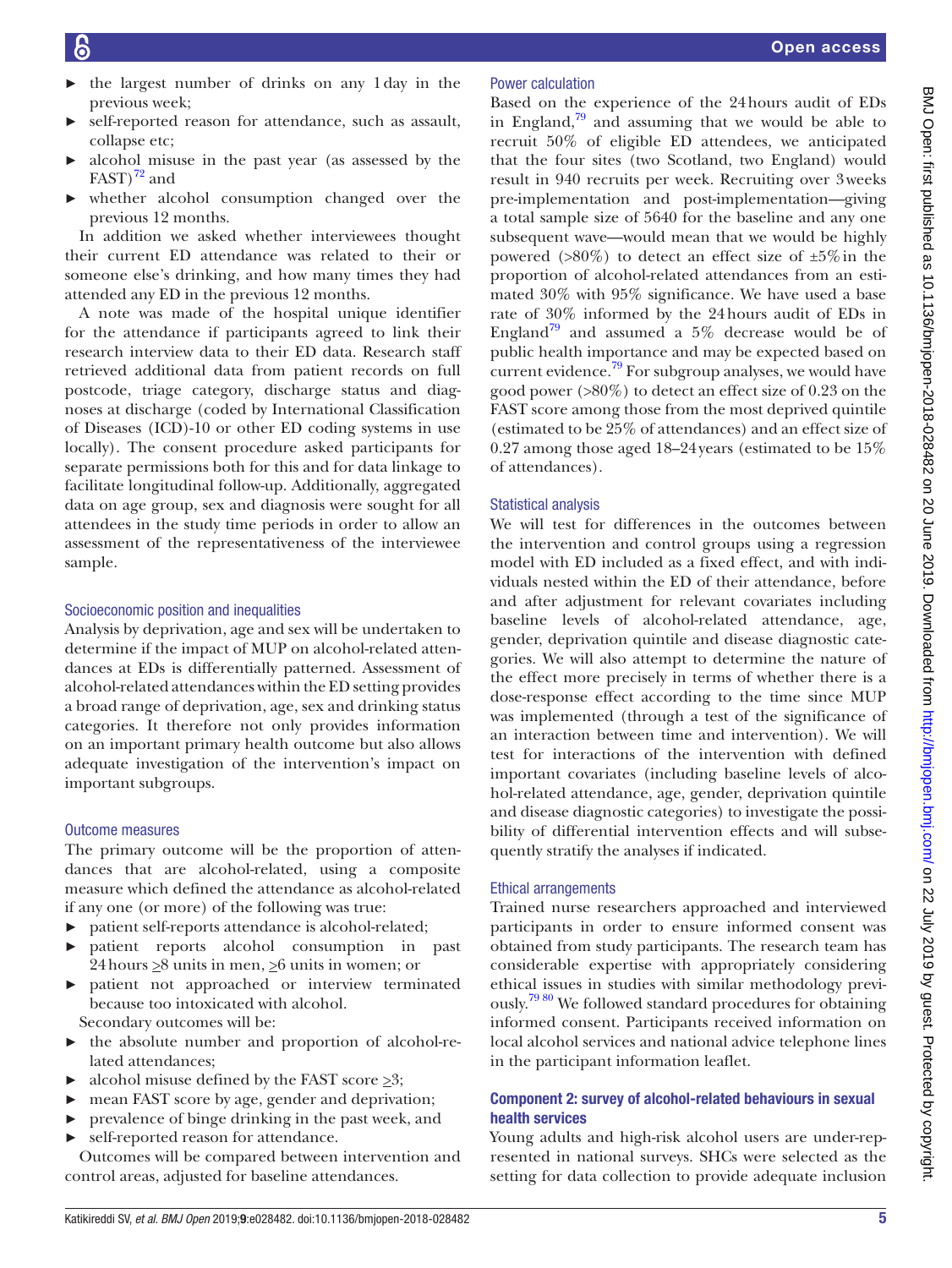of deprived groups and young people. Understanding how MUP might change alcohol misuse patterns in this group and/or increase use of other substances is considered a priority by policymakers. SHCs provide a convenience-sampling frame to monitor changes in behaviour within a high-risk population that includes adequate representation of both deprivation and young age. This component contributes to RA1 and RA2, specifically to investigate, among a population at high-risk of alcohol and drug-related problems:

- 1. changes in alcohol misuse,
- 2. how sources of alcohol consumption have changed following MUP,
- 3. whether MUP has impacted on the use of psychoactive substances apart from alcohol,
- 4. whether any unintended impacts of MUP, such as changes to alcohol sources and psychoactive substance use differ across age group, gender, highest educational attainment and employment status,
- 5. whether any observed intervention effects vary at the second and third time points.

#### Study design

A repeated cross-sectional survey of patients attending SHCs was conducted to determine changes in drinking patterns and psychoactive substance use within this population. All patients attending three SHCs in Scotland and three in North England were invited to self-complete a short questionnaire. Data collection took place over 3weeks at baseline and 8 and 12months post-baseline. Timing was similar to the ED audit.

#### Study population

Patients of any age attending sexual health services participating in the study during data collection periods were approached. Patients who are unable to understand English well enough to complete the questionnaire (with assistance), or who left the clinic before an approach was made, and those deemed inappropriate by clinical staff to approach were excluded from the study.

#### Data collection

The questionnaire was offered to attendees at reception by a trained reception staff. Participants completed the questionnaire while waiting to be seen and returned it into a confidential returns box. The trained staff were available to offer assistance where needed. The confidential and voluntary nature of the study was emphasised. Similar patient completed questionnaires have been carried out as part of NHS Board work within NHS Lothian and NHS Greater Glasgow and Clyde achieving response rates of between 50% and 70% (without the assistance of support staff).

Questions covered where alcohol was procured, other substances used, the FAST tool (allowing quantification of alcohol misuse and binge drinkers) and basic characteristics (age band, sex, highest educational level). The questionnaire was designed to allow completion within between 2 and 5min.

# Socioeconomic position and inequalities

Trained reception staff assisted self-completion if required where literacy problems or visual impairment otherwise precluded participation. Analysis will be undertaken by highest education level, age and sex to determine if behavioural response to MUP in terms of drinking, source of alcohol and displacement is differentially patterned.

#### Outcome measures

The primary outcome from component 2, which aims to reveal unintended effects, will be the proportion of patients self-reporting psychoactive substance use other than alcohol in the last month. Secondary outcomes will be drug-specific rates of use within the last month, sources of alcohol purchase (including cross-border, internet, smuggled or moonshine), rates of higher risk drinking (as measured by FAST score>3), self-reported binge-drinking and analyses for differential displacement of use of illicit psychoactive drugs (including age, gender, highest achieved education, problematic drinkers)

#### Power calculation

We envisaged being able to recruit at least 50% of attendees at sexual health clinics at the six sites (three Scotland, three England), therefore resulting in a total of slightly over 10000 recruits over two 3week periods (an average of 288 per clinic per week). This would give us power of more than  $80\%$  to detect a change of  $\pm 4\%$  from an estimated 30% in the proportion of people using drugs.

#### Statistical analysis

Similar analyses to the ED component will be undertaken based on regression models with site included as a fixed effect, and the proportion taking illicit psychoactive drugs as the dependent variable for the primary outcome. We will examine whether any displacement effects are sustained between six and 12months post implementation. We will investigate interactions with defined important covariates (including age, gender, highest achieved education, problematic drinkers) to investigate the possibility of differential intervention harms.

#### Ethical arrangements

To protect patient confidentiality, no identifiable personal data was collected. A research assistant was available to provide a questionnaire, answer any questions and assist those experiencing difficulty with self-completion. Given that young people are a particular focus of this study, no lower age restriction was planned. No separate written consent was planned as completion of the questionnaire was considered to constitute implied consent.

# Component 3: qualitative study of young people and heavy drinkers

The aim of this study component is to provide an in-depth understanding of how MUP is affecting key subgroups within the Scottish population. Understanding the experience of those exposed to the intervention allowed further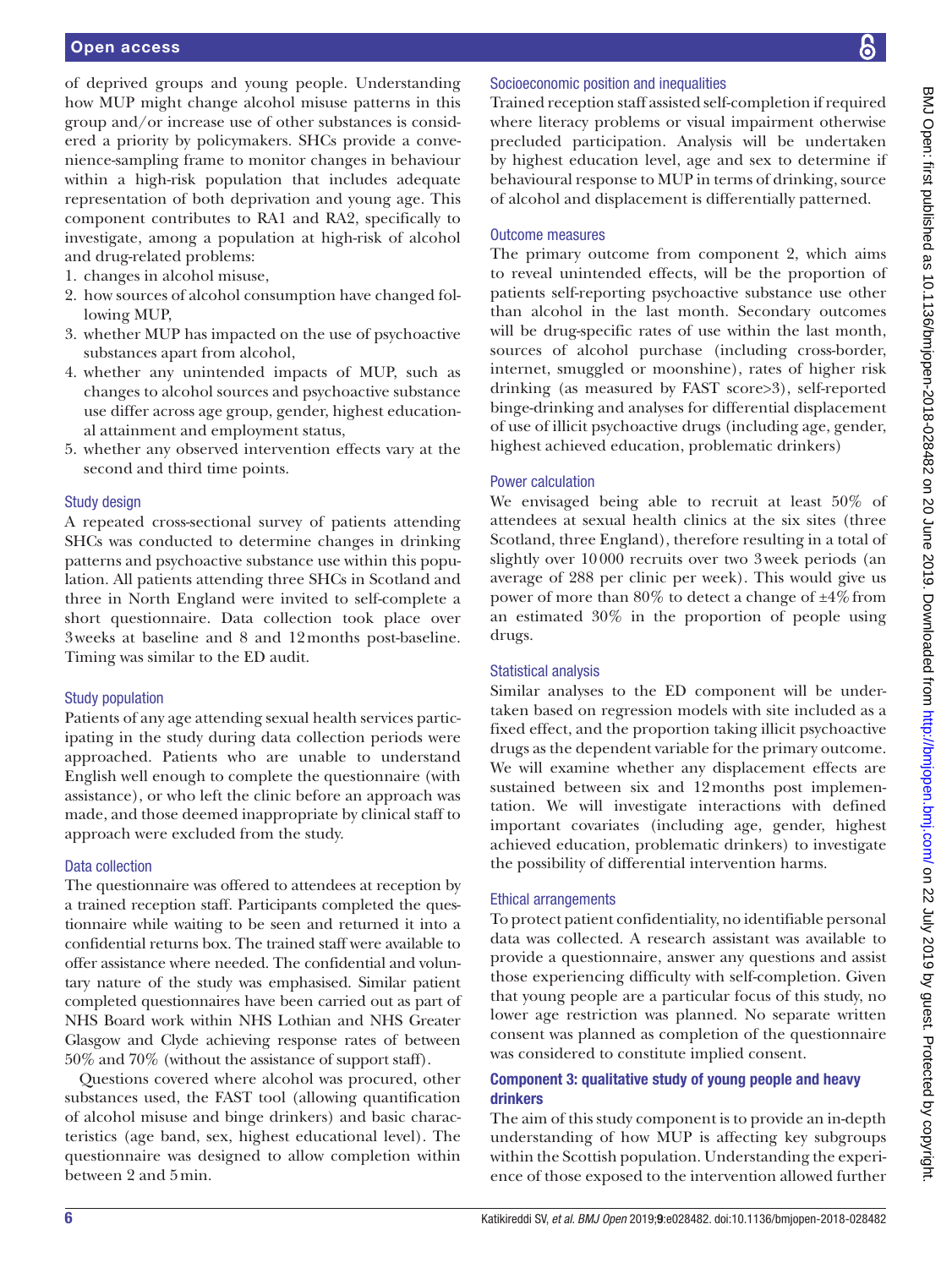exploration of potential mechanisms that result in unanticipated benefits and harms and which may affect groups to different degrees. This study contributes specifically to RAs 2 and 3 by exploring participants' expectations and experiences of the policy's impact including unintended consequences, both personally and on family, friends and wider community, and by comparing narratives between the different sample groups: age, gender and socioeconomic position.

## Research design and data collection

Focus groups and interviews were carried out in January to April 2018 and repeated in September/October 2018 in three communities in Scotland; an affluent urban community and two deprived urban communities. All data were collected by a mixed gender team of four full time researchers at the University of Stirling with extensive experience of qualitative methods. All participants were residents or professional stakeholders located within the catchment areas served by the two Scottish hospitals participating in the ED study component. Postcode deprivation (Carstairs) scores were used to define study communities in each area which matched the socioeconomic comparators of interest (deprived and affluent). Those who expressed an interest in the study were provided a copy of the study information sheet and an opportunity to ask questions before consenting to take part. Discussion and face-to-face interviews were conducted in local community venues or stakeholders place of work in private spaces to maintain confidentiality. Separate interview schedules and topic guides were devised for each study group and revised between waves.

- 1. Focus groups were conducted with those subgroups who may be particularly affected by MUP: young people and heavy drinkers (previously categorised using the Alcohol Use Disorders Identification Test (version C) (AUDIT-C) tool, a brief three-item alcohol screening tool designed to identify hazardous and harmful drinking patterns) living in both deprived and affluent communities. Group participants were recruited by independent market researchers using door-to-door and street intercept techniques and were not known to the researchers. Recruitment was facilitated by the use of a recruitment questionnaire incorporating AUDIT-C screening questions. Each discussion covered social norms and attitudes, alcohol displacement behaviours and changing patterns in drinking and purchasing habits.
- 2. Semi-structured interviews with professional stakeholders positioned to observe immediate social, health and economic impacts of MUP were conducted at each wave. These participants were not known by the study team prior to the study commencing. As well as addressing the main research objectives, data from these interviews were used to characterise the implementation process within each study community from differing professional perspectives and to explore adequacy of implementation and any difficulties experienced. In

addition, these data provided valuable contextual information for informing the focus group topic guides and identifying lines of enquiry specific to each study community.

# Study population

The focus groups recruited young and heavy drinkers (assessed as above) in three contrasting study communities: an affluent urban community and two deprived urban communities in Scotland. Focus group participants were recruited purposively (as described above), for the two population groups of interest, young binge drinkers aged 18–25years and older heavy drinkers aged 30years and over. At each wave 12 single-sex focus groups were planned with an average of five to six participants in each group. The number and composition of the groups were selected to enable comparisons across two key study dimensions: types of drinker and socioeconomic status; and to facilitate open and free discussion allowing each participant the time to express their views.

Semi-structured interviews were conducted at each wave with key stakeholders working within each of the three study communities. The professional groups from which the stakeholder sample was drawn included representatives from licensing bodies, police, youth services, general practice and alcohol and drug treatment services. Stakeholders were identified using cascading techniques with a ceiling of 15–18 interviews at each wave.

# Analysis plan

Focus group discussions and interviews were audio recorded and transcribed in full with participants' consent for analysis. Transcriptions were coded thematically using Nvivo12 software to allow the sharing of data across the research team and to enable identification of typical quotes, common reasoning and deviant or contradictory cases. Common themes and subthemes were identified across the two data sets (drinkers and stakeholders) to assess for continuity of findings and to provide a more vivid and rounded picture of community expectations, the implementation process and the legislation's shortterm impact. Together it is anticipated that these data will help to illuminate the findings to emerge from other study components.

# Patient and public involvement

The development of the research question and outcome measures was informed by patients' priorities, experiences and preferences in two ways: through a review of media representations of MUP as a proxy source of information,<sup>62</sup> survey research on patient perceptions around alcohol consumption and price $81$  and focus group and other research on public attitudes to MUP. $64-6$ 

Patients were not directly involved in the design of the study, but were interviewees and respondents and focus groups included members of the public. Service users with lived experiences of alcohol-related harms were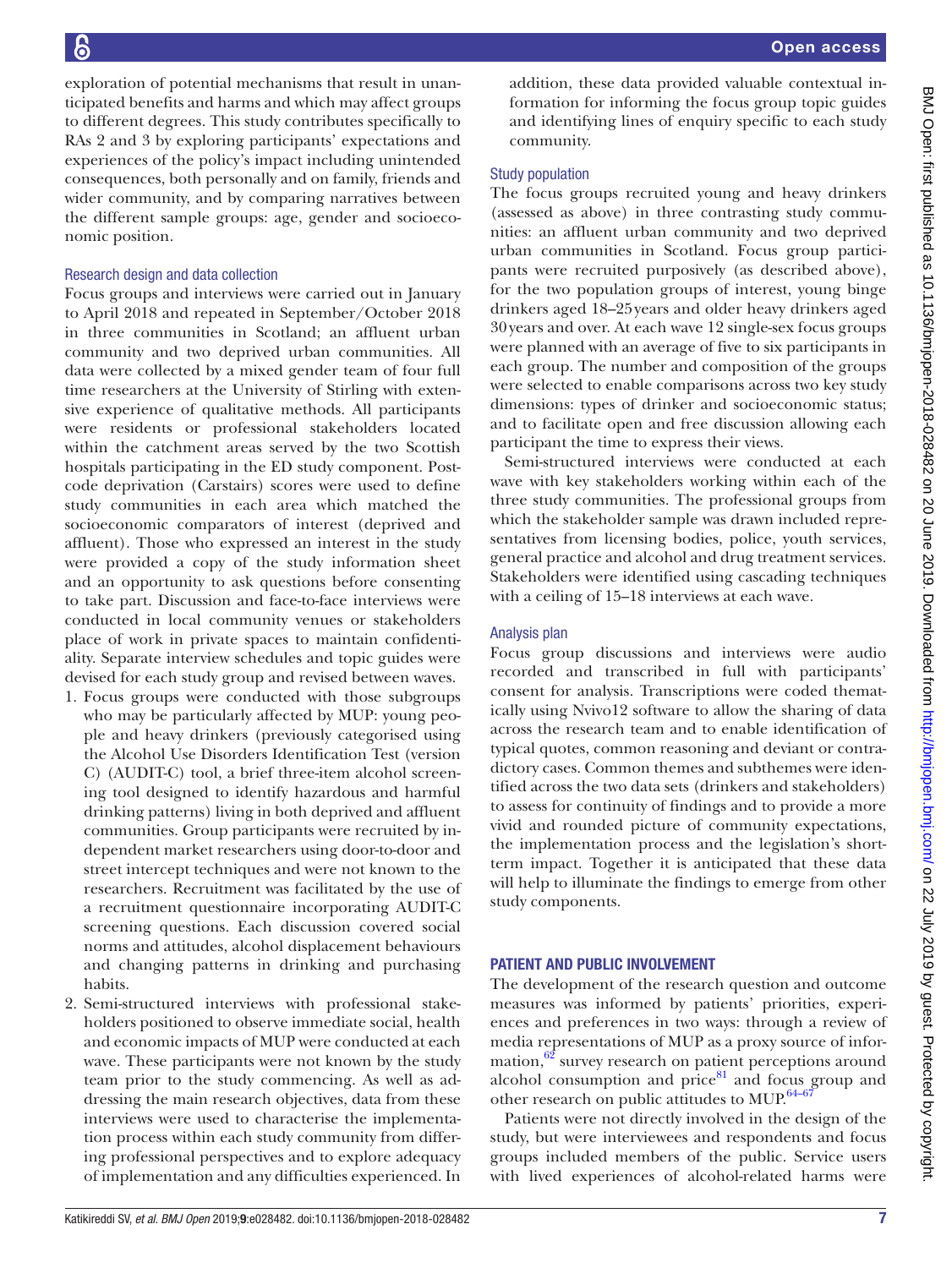controlled access and handled according to Medical Research Council (MRC) Good Research Practice Guidelines. Consents to participation in the study and to data linkage are stored separately in a dedicated secured area. Similarly, paper consent and data linkage forms are stored separately in a dedicated secured area. SHCs data contain no personal identifiers, and are stored securely in a locked storage room and, when entered electronically, in a secure database. The original data were imported for data management and the original files backed up unaltered on a network drive only accessible to the project team. Data cleaning, manipulations and analysis were performed in separate coding/syntax files. We will provide well documented (ie, with extensive commenting) syntax to ensure that all processing of data and results are reproducible. Ethics review determined study integrity to be dependent on retaining the anonymity of study participants and areas, including comparator sites. The protected period will apply from the start of the study to 1st September 2030. Storage and use of data after the end of the study Long term storage of data is at Iron Mountain, a commercial data storage facility. All data will be held in secure conditions with references for the contents of the sealed boxes held on a database for paper-held data. For electronic data secure electronic archives are used. Access to the data is controlled and permission from the data controller for the study is required to access long-term archived data. The electronic data will be archived at Glasgow University and destroyed by 1 September 2030 (10 years after the end of the study grant) as stated in Research and Development applications to research

Strict data protection policies will be followed as outlined in the University of Glasgow's data protection policy.<sup>[82](#page-9-23)</sup> The data will be worked from and stored on a secure protected server (only accessible to the project team). On completion of the project, the data will then be archived in line with University of Glasgow University guidance on data archiving and the MRC's 'Personal Information in Medical Research' guidance document.

# Author affiliations

sites.

Data management

- <sup>1</sup>MRC/CSO Social & Public Health Sciences Unit, University of Glasgow School of Life Sciences, Glasgow, UK
- <sup>2</sup>Scottish Public Health Observatory, NHS Health Scotland, Glasgow, UK
- <sup>3</sup>Addictions, King's College London, London, UK
- 4 Institute of Psychiatry, Kings College London, London, UK
- <sup>5</sup>School of Health Sciences, Institute for Social Marketing, Stirling, UK 6 ISD Scotland, Edinburgh, UK
- <sup>7</sup> Health Economics Research Unit, University of Aberdeen, Aberdeen, UK <sup>8</sup> Faculty of Health Sciences Institute for Clinical and Applied Health Research (ICAHR), University of Hull, Hull, UK

represented on the study steering committee. Results will be disseminated to the public by actively engaging the mass media, using plain language summaries, a website and posters at sites.

# Dissemination plan

Given the policy relevance of this work, dissemination will be targeted to academic, policy and public audiences using tailored outputs.

Academic papers will include:

- 1. EDs study: the impact of MUP on alcohol-related attendances at EDs.
- 2. SHCs study: changes in intoxicating substance use among young people attending SHCs following MUP.
- 3. Qualitative study: public expectations and understandings of MUP and changes in social experiences of alcohol use following its introduction.

Further papers may be produced, dependent on the timing of data collection and following investigation for population subgroup-specific effects.

A series of short policy briefings and presentations will be produced to summarise both quantitative and qualitative findings. We will produce an overall theoretical interpretation using all three components (see [table](#page-3-0) 1) in the final study report.

These will be primarily aimed at policymakers within the Scottish and UK governments, for example the Department of Health, Public Health England, Public Health Wales, the Public Health Agency in Northern Ireland and NHS Health Scotland, but will be disseminated more broadly, subject to demand. The work will also be included in the review report NHS Health Scotland will produce for the Scottish parliament and ministers. This will provide evidence for ministers' and the Scottish parliament's decision about whether to renew the MUP legislation or allow it to fall under the 'sunset clause'. The academic and health and social care policy communities will be targeted through conference presentations.

Public audiences will be engaged through the production of plain-language summaries. These will be made available through a dedicated study website ([http://](http://sphsu.mrc.ac.uk/mup) [sphsu.mrc.ac.uk/mup\)](http://sphsu.mrc.ac.uk/mup) which research participants will be signposted to (via the participant information leaflet). Posters summarising key results will be made available to study sites, so that findings of the research can be seen by both staff and patients. Broader public engagement will be achieved through an active mass media communication strategy, supported by ancillary use of social media when appropriate.

# Data storage

Except as required for analysis, we have ensured that the electronic questionnaire data, consent forms and data linkage forms are stored separately in three secure databases to maintain full confidentiality for these data.

Any paper-based data collected for the EDs study are stored, de-identified, in locked storage areas with strictly

<sup>&</sup>lt;sup>9</sup>Institute for Social Marketing, University of Stirling and the Open University, Stirling, UK

 $10$ Institute for Social Marketing, University of Stirling, Stirling, UK

<sup>&</sup>lt;sup>11</sup> Australian Health Policy Collaboration, Victoria University, Victoria, Australia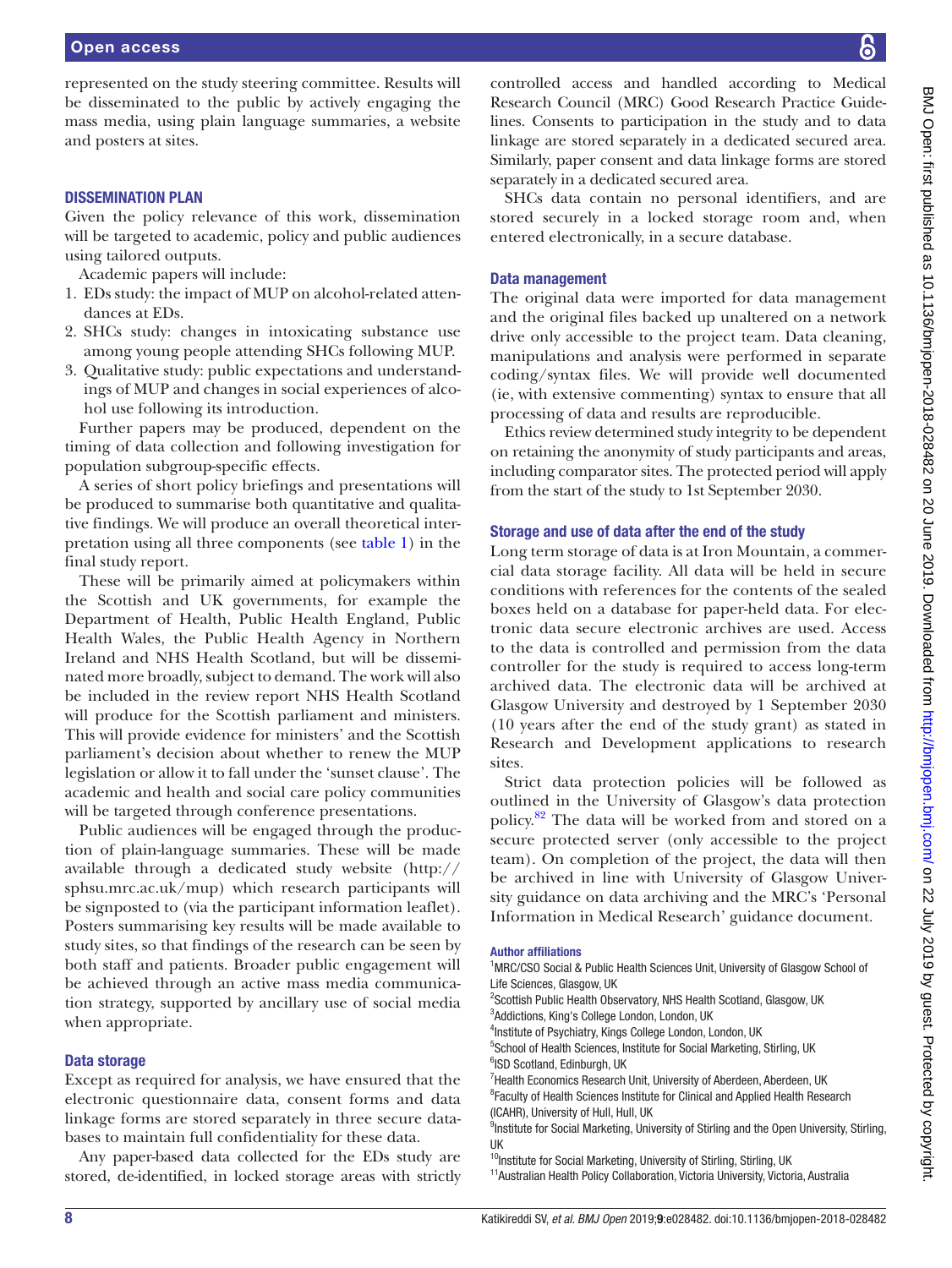Acknowledgements PD is supported by South London and Maudsley (SLaM) NHS Foundation Trust and by the National Institute for Health Research (NIHR) Biomedical Research Centre (BRC) for Mental Health at King's College London and SLaM. CD is supported by the NIHR Collaborations for Leadership in Applied Health Research South London at King's College Hospital Foundation Trust, the NIHR BRC for Mental Health at King's College London and SLaM, and is in receipt of an NIHR Senior Investigator Award. TP is supported by the NIHR Clinical Research Network for Yorkshire and The Humber. The views expressed here are those of the authors and do not necessarily reflect the views of the Department of Health and Social Care or NIHR. The iPad application (app) used for data collection in Emergency Departments was developed by Codeface Ltd.The authors would like to thank NHS colleagues at all the research sites, who cannot be named for confidentiality reasons, for their assistance with this work. The authors also wish to thank Julie Breslin and Kenneth Crawford of Addaction, who contributed a non-statutory and service user perspective to the Study Steering Committee. In addition, we are particularly grateful to the Population Health Research Facility, and its predecessor, the Social and Public Health Sciences Surveys Unit at the University of Glasgow for their help with non-salary project costing, study training set up, study documents design, study operations set up, data entry and data management.

Contributors SVK, LB and CB conceived the study. SVK, CB, CD, DE, LG, SH, AL, GM, MS, LB and AHL all contributed to the overall study design and grant application. LB provided initial strategic leadership for the study, followed by AHL. TP and PD provided additional input on the design and conduct of study component 1 (Emergency Department component). AHL provided statistical expertise for designing study components 1 and 2. AF provided additional input on the design and conduct of study component 3 (Qualitative component). AM and RF led the study day to day, contributed to parts of the methodology used, helped acquire and analyse the data. SVK wrote the first draft of the protocol, which was substantially revised and finalised by AM. All authors made substantial contributions to study development, critically revised the paper and approved the final manuscript.

Funding This study was funded by the NIHR Public Health Research Programme (11/3005/40). The Social and Public Health Sciences Unit is funded by the Medical Research Council (MC\_UU\_12017/13 & MC\_UU\_12017/15) and Scottish Government Chief Scientist Office (SPHSU13 & SPHSU15). SVK acknowledges funding from a NRS Senior Clinical Fellowship (SCAF/15/02).

Disclaimer The views expressed are those of the authors and not necessarily those of the NHS, the NIHR or the Department of Health and Social Care.

Competing interests CB, GM and LG are members of the Scottish-Government funded Monitoring and Evaluating Scotland's Alcohol Strategy (MESAS) evaluation.

Patient consent for publication Obtained.

Ethics approval Ethical approval has been obtained from the NHS through the Scotland A Research Ethics Committee for study components 1 and 2, REC references are 12/SS/0120 and 12/SS/0121. The ethics approval for component 3 was obtained in 2012 from the University of Stirling Management School Ethics Committee (Application numbers 32 and 33).

Provenance and peer review Not commissioned; externally peer reviewed.

Open access This is an open access article distributed in accordance with the Creative Commons Attribution 4.0 Unported (CC BY 4.0) license, which permits others to copy, redistribute, remix, transform and build upon this work for any purpose, provided the original work is properly cited, a link to the licence is given, and indication of whether changes were made. See: [https://creativecommons.org/](https://creativecommons.org/licenses/by/4.0/) [licenses/by/4.0/.](https://creativecommons.org/licenses/by/4.0/)

#### **REFERENCES**

- <span id="page-8-0"></span>1. Alcohol BL. Minimum Pricing) (Scotland) Bill: Passage of the Bill. *Edinburgh* 2012.
- 2. Scottish Parliament. *Alcohol (Minimum Pricing) (Scotland) Act 2012 (asp 4)*. Edinburgh: The Stationary Office Limited, 2012.
- <span id="page-8-13"></span>3. Katikireddi SV, Hilton S, Bonell C, *et al*. Understanding the development of minimum unit pricing of alcohol in Scotland: a qualitative study of the policy process. *[PLoS One](http://dx.doi.org/10.1371/journal.pone.0091185)* 2014;9:e91185.
- <span id="page-8-1"></span>4. Katikireddi SV, McLean JA. Introducing a minimum unit price for alcohol in Scotland: considerations under European Law and the implications for European public health. *[Eur J Public Health](http://dx.doi.org/10.1093/eurpub/cks091)* 2012;22:457–8.
- 5. Katikireddi S V, Rice P, Holmes J, *et al*. Lessons from Scotland's experience of minimum unit pricing of alcohol. In: Giesbrecht N, Bosma LM, eds. *Preventing Alcohol-Related Problems: Evidence*

*and Community-Based Initiatives*. Washington DC: American Public Health Association, 2017.

- <span id="page-8-2"></span>6. Beeston C, Robinson M, Craig N, *et al*; *Monitoring and Evaluating Scotland's Alcohol Strategy. Setting the Scene: Theory of change and baseline picture*. Edinburgh: NHS health Scotland, 2011.
- <span id="page-8-3"></span>7. Abajobir AA, Abate KH, Abbafati C, *et al*. Global, regional, and national comparative risk assessment of 84 behavioural, environmental and occupational, and metabolic risks or clusters of risks, 1990-2016: a systematic analysis for the Global Burden of Disease Study 2016. *The Lancet* 2017;390:1345–422.
- <span id="page-8-4"></span>8. Leon DA, McCambridge J. Liver cirrhosis mortality rates in Britain from 1950 to 2002: an analysis of routine data. *[Lancet](http://dx.doi.org/10.1016/S0140-6736(06)67924-5)* 2006;367:52–6.
- <span id="page-8-5"></span>9. Tod E, Grant I, Wyper G, *et al*. *Hospital admissions, deaths and overall burden of disease attributable to alcohol consumption in Scotland*. Glasgow: Scottish Public Health Observatory/NHS Health Scotland, 2018.
- 10. Casswell S, Thamarangsi T. Reducing harm from alcohol: call to action. *[Lancet](http://dx.doi.org/10.1016/S0140-6736(09)60745-5)* 2009;373:2247–57.
- 11. Beaglehole R, Bonita R. Alcohol: a global health priority. *[Lancet](http://dx.doi.org/10.1016/S0140-6736(09)61168-5)* 2009;373:2173–4.
- 12. Gilmore I. Action needed to tackle a global drink problem. *[Lancet](http://dx.doi.org/10.1016/S0140-6736(09)61169-7)* 2009;373:2174–6.
- 13. Room R, Babor T, Rehm J. Alcohol and public health. *[Lancet](http://dx.doi.org/10.1016/S0140-6736(05)17870-2)* 2005;365:519–30.
- 14. World Health Organisation. *Global status report on alcohol and health Luxembourg*, 2014.
- <span id="page-8-6"></span>15. Holder HD. *Alcohol and the community: a systems approach to prevention*. Cambridge: Cambridge University Press, 1998.
- 16. Babor T, Caetano R, Casswell S, *et al*. *Alcohol: No ordinary commodity: Research and public policy*. 2nd ed. Oxford: Oxford University Press, 2010.
- <span id="page-8-7"></span>17. Herttua K, Mäkelä P, Martikainen P. Differential trends in alcoholrelated mortality: a register-based follow-up study in Finland in 1987- 2003. *[Alcohol Alcohol](http://dx.doi.org/10.1093/alcalc/agl099)* 2007;42:456–64.
- 18. Mäkelä P, Valkonen T, Martelin T. Contribution of deaths related to alcohol use to socioeconomic variation in mortality: register based follow up study. *[BMJ](http://dx.doi.org/10.1136/bmj.315.7102.211)* 1997;315:211–6.
- 19. Leyland AH, Dundas R, McLoone P, *et al*. Cause-specific inequalities in mortality in Scotland: two decades of change. A population-based study. *[BMC Public Health](http://dx.doi.org/10.1186/1471-2458-7-172)* 2007;7:172.
- 20. Mackenbach JP, Kulhánová I, Bopp M, *et al*. Inequalities in Alcohol-Related Mortality in 17 European Countries: A Retrospective Analysis of Mortality Registers. *[PLoS Med](http://dx.doi.org/10.1371/journal.pmed.1001909)* 2015;12:e1001909.
- <span id="page-8-8"></span>21. Meier PS, Holmes J, Angus C, *et al*. Estimated Effects of Different Alcohol Taxation and Price Policies on Health Inequalities: A Mathematical Modelling Study. *[PLoS Med](http://dx.doi.org/10.1371/journal.pmed.1001963)* 2016;13:e1001963.
- 22. Holmes J, Meng Y, Meier PS, *et al*. Effects of minimum unit pricing for alcohol on different income and socioeconomic groups: a modelling study. *[The Lancet](http://dx.doi.org/10.1016/S0140-6736(13)62417-4)* 2014;383:1655–64.
- 23. Katikireddi SV, Whitley E, Lewsey J, *et al*. Socioeconomic status as an effect modifier of alcohol consumption and harm: analysis of linked cohort data. *[Lancet Public Health](http://dx.doi.org/10.1016/S2468-2667(17)30078-6)* 2017;2:e267–76.
- <span id="page-8-9"></span>24. Booth A, Meier P, Stockwell T, *et al*. *Independent Review of the Effects of Alcohol Pricing and Promotion - Part A: Systematic Reviews*. Sheffield: ScHARR, University of Sheffield, 2008.
- 25. Wagenaar AC, Salois MJ, Komro KA. Effects of beverage alcohol price and tax levels on drinking: a meta-analysis of 1003 estimates from 112 studies. *[Addiction](http://dx.doi.org/10.1111/j.1360-0443.2008.02438.x)* 2009;104:179–90.
- 26. Huaung CD. *Econometric models of alcohol demand in the UK*. London: Government Economic Service, 2003.
- 27. Wagenaar AC, Tobler AL, Komro KA. Effects of alcohol tax and price policies on morbidity and mortality: a systematic review. *[Am J Public](http://dx.doi.org/10.2105/AJPH.2009.186007)  [Health](http://dx.doi.org/10.2105/AJPH.2009.186007)* 2010;100:2270–8.
- 28. Elder RW, Lawrence B, Ferguson A, *et al*. The effectiveness of tax policy interventions for reducing excessive alcohol consumption and related harms. *[Am J Prev Med](http://dx.doi.org/10.1016/j.amepre.2009.11.005)* 2010;38:217–29.
- <span id="page-8-10"></span>29. World Health Organization. *Global strategy to reduce the harmful use of alcohol*. Geneva: World Health Organization, 2010.
- 30. Chisholm D, Moro D, Bertram M, *et al*. Are the "Best Buys" for Alcohol Control Still Valid? An Update on the Comparative Cost-Effectiveness of Alcohol Control Strategies at the Global Level. *[J](http://dx.doi.org/10.15288/jsad.2018.79.514)  [Stud Alcohol Drugs](http://dx.doi.org/10.15288/jsad.2018.79.514)* 2018;79:514–22.
- 31. Burton R, Henn C, Lavoie D, *et al*. A rapid evidence review of the effectiveness and cost-effectiveness of alcohol control policies: an English perspective. *[Lancet](http://dx.doi.org/10.1016/S0140-6736(16)32420-5)* 2017;389:1558–80.
- <span id="page-8-11"></span>32. Babor T, Caetano R, Casswell S, *et al*. *Controlling affordability: Pricing and taxation. Alcohol: No ordinary commodity: Research and public policy*. Oxford: Oxford University Press, 2010:109–26.
- <span id="page-8-12"></span>33. UK Government. Tax on shopping and services. 2018 [https://www.](https://www.gov.uk/tax-on-shopping/alcohol-tobacco) [gov.uk/tax-on-shopping/alcohol-tobacco](https://www.gov.uk/tax-on-shopping/alcohol-tobacco) (accessed 15 Nov 2018).